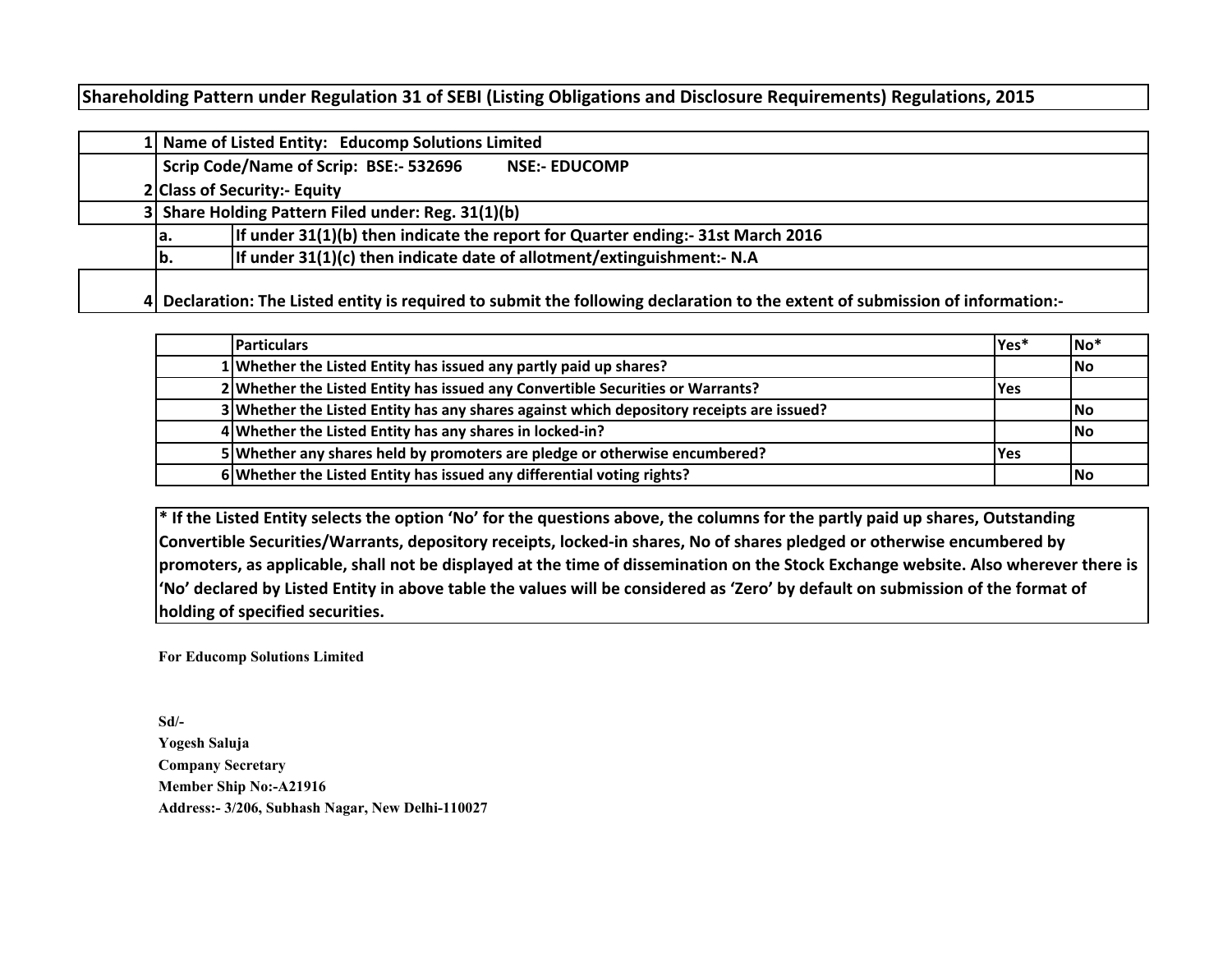#### **Table I - Summary Statement holding of specified securities**

| Category | Category of shareholder       | Number | No. of fully          | No. of                   | No. of                         | Total nos.                  | Shareholding as a Number of Voting Rights held in each class of |                            |                   |                      |                                 | No. of        | Shareholding,                                                                             | Number of Locked in |                                             | <b>Number of Shares</b> |                                     | <b>Number of</b>        |
|----------|-------------------------------|--------|-----------------------|--------------------------|--------------------------------|-----------------------------|-----------------------------------------------------------------|----------------------------|-------------------|----------------------|---------------------------------|---------------|-------------------------------------------------------------------------------------------|---------------------|---------------------------------------------|-------------------------|-------------------------------------|-------------------------|
|          |                               |        | paid up equity Partly |                          | shares                         | shares held                 | % of total no. of securities                                    |                            |                   |                      |                                 | <b>Shares</b> | as a % assuming shares                                                                    |                     |                                             | pledged or otherwise    |                                     | equity shares           |
|          |                               |        | sharehold shares held | paid-up                  | underlyin                      |                             | shares (calculated                                              |                            |                   |                      |                                 |               | Underlyin full conversion                                                                 |                     |                                             | encumbered              |                                     | held in                 |
|          |                               | ers    |                       | equity<br>shares<br>held | <b>Depositor</b><br>y Receipts |                             | as per SCRR,<br>1957)                                           | <b>No of Voting Rights</b> |                   |                      | Total as a<br>% of<br>$(A+B+C)$ |               | of convertible<br>Outstandi securities (as a<br>percentage of<br>convertibl diluted share | No. (a)             | As a % of No. (a)<br>total<br><b>Shares</b> |                         | As a % of<br>total<br><b>Shares</b> | dematerialise<br>d form |
|          |                               |        |                       |                          |                                |                             |                                                                 | Class eg: X                | Class eg: y Total |                      |                                 |               | capital)                                                                                  |                     | held(b)                                     |                         | held(b)                             |                         |
|          |                               |        |                       |                          |                                |                             |                                                                 |                            |                   |                      |                                 | securities    |                                                                                           |                     |                                             |                         |                                     |                         |
|          |                               |        |                       |                          |                                |                             |                                                                 |                            |                   |                      |                                 | (including    |                                                                                           |                     |                                             |                         |                                     |                         |
| (1)      | (II)                          | (III)  | (IV)                  | (V)                      | (VI)                           | $(VII) =$<br>(IV)+(V)+ (VI) | (VIII)As a % of<br>$(A+B+C2)$                                   |                            | (IX)              |                      |                                 | (X)           | (XI)= (VII)+(X) As<br>a % of (A+B+C2)                                                     | (XII)               |                                             | (XIII)                  |                                     | (XIV)                   |
| (A)      | Promoter & Promoter Group     |        | 54838245              |                          |                                | 54838245                    | 44.7779                                                         | 54838245                   |                   | 54838245             | 44.7779                         |               | 43.7190                                                                                   | 01                  | 0.0000                                      | 47553645                | 86.7162                             | 54838245                |
| (B)      | <b>Public</b>                 | 138144 | 67628923              |                          |                                | 67628923                    | 55.2221                                                         | 67628923                   |                   | 67628923             | 55.2221                         | 2966175       | 56.2810                                                                                   |                     | 0.0000 NA                                   |                         | <b>NA</b>                           | 67622703                |
| (C)      | Non Promoter - Non Public     |        |                       |                          |                                |                             |                                                                 |                            |                   |                      |                                 |               | 0.0000                                                                                    |                     | 0.0000 NA                                   |                         | <b>NA</b>                           |                         |
| (C1)     | <b>Shares Underlying DRs</b>  |        |                       |                          |                                |                             | 0.0000                                                          |                            |                   |                      | 0.0000                          |               | 0.0000                                                                                    |                     | 0.0000 NA                                   |                         | <b>NA</b>                           |                         |
|          |                               |        |                       |                          |                                |                             |                                                                 |                            |                   |                      |                                 |               |                                                                                           |                     |                                             |                         |                                     |                         |
| (C2)     | Shares Held By Employee Trust |        |                       |                          |                                |                             | 0.0000                                                          |                            |                   |                      | 0.0000                          |               | 0.0000                                                                                    |                     | 0.0000 NA                                   |                         | <b>NA</b>                           |                         |
|          | <b>Total</b>                  | 138150 | 122467168             |                          |                                | 122467168                   | 100.0000                                                        | 122467168                  |                   | 0 122467168 100.0000 |                                 | 2966175       | 100.0000                                                                                  |                     | 0.0000                                      | 47553645                | 38.8297                             | 122460948               |

**Note -**Total No. of Bonds - 10, Conversion Price - Rs. 188.62 USD Conv. Rate - 1USD = INR 55.948

Resultant No. of Shares 2966175

#### **For Educomp Solutions Limited**

**Sd/-**

 **Yogesh Saluja Company Secretary Member Ship No:-A21916Address:- 3/206, Subhash Nagar, New Delhi-110027**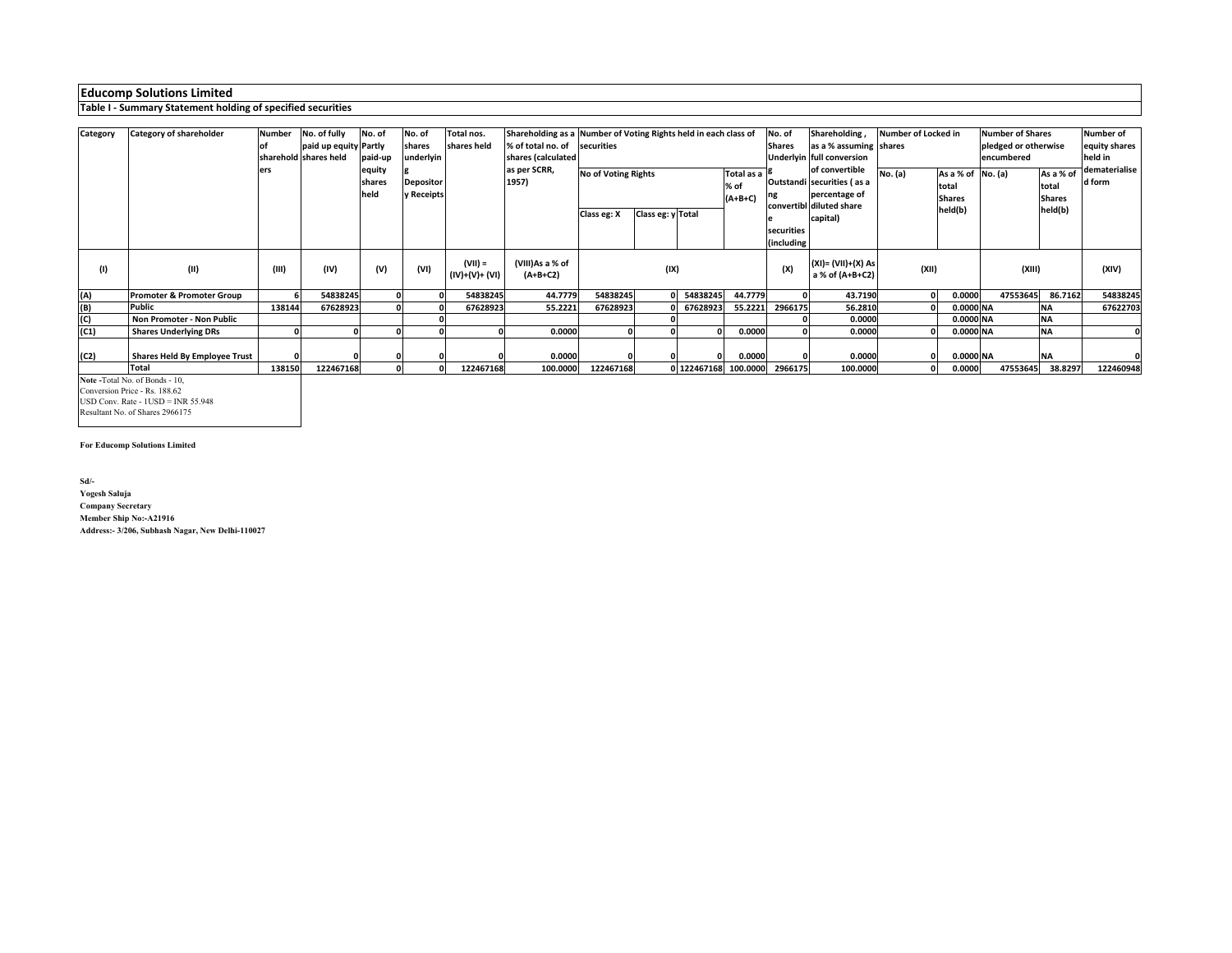**Table II (I)(a)- Statement showing shareholding pattern of the Promoter and Promoter Group**

| Category | Category & Name of<br>shareholders                               | PAN  | Nos. of<br>ers | No. of fully<br>sharehold paid up equity Partly<br>shares held | No. of<br>paid-up<br>equity<br>shares<br>held | No. of<br>shares<br>underlyin<br><b>Depositor</b><br>y Receipts | Total nos.<br>shares held                 | Shareholdin<br>g as a % of<br>total no. of<br>shares<br>(calculated<br>as per SCRR,<br>1957) | Number of Voting Rights held in each class of securities<br><b>No of Voting Rights</b><br>Total as a %<br>of (A+B+C)<br>Class eg: y Total<br>Class eg: X |          |          | No. of<br><b>Shares</b> | Shareholdi<br>ng, as a % shares<br><b>Underlyin assuming</b><br>full<br>Outstandi conversion<br>convertibl convertible<br>securities ( | Number of Locked in<br>No. (a)       | As a % of<br>total<br><b>Shares</b><br>held(b) | <b>Number of Shares</b><br>pledged or otherwise<br>encumbered<br>No. (a) | As a % of<br>total<br><b>Shares</b><br>held(b) | Number of<br>equity shares<br>held in<br>dematerialise<br>d form |              |
|----------|------------------------------------------------------------------|------|----------------|----------------------------------------------------------------|-----------------------------------------------|-----------------------------------------------------------------|-------------------------------------------|----------------------------------------------------------------------------------------------|----------------------------------------------------------------------------------------------------------------------------------------------------------|----------|----------|-------------------------|----------------------------------------------------------------------------------------------------------------------------------------|--------------------------------------|------------------------------------------------|--------------------------------------------------------------------------|------------------------------------------------|------------------------------------------------------------------|--------------|
|          |                                                                  |      |                |                                                                |                                               |                                                                 |                                           |                                                                                              |                                                                                                                                                          |          |          |                         | securities las a                                                                                                                       |                                      |                                                |                                                                          |                                                |                                                                  |              |
|          |                                                                  |      |                |                                                                |                                               |                                                                 |                                           |                                                                                              |                                                                                                                                                          |          |          |                         |                                                                                                                                        | (including percentage                |                                                |                                                                          |                                                |                                                                  |              |
|          | (1)                                                              | (II) | (III)          | (IV)                                                           | (V)                                           | (VI)                                                            | $(VII) =$<br>$(IV)+(V)+(V)$ of $(A+B+C2)$ | (VIII) As a %                                                                                |                                                                                                                                                          |          | (IX)     |                         | (X)                                                                                                                                    | $(XI) =$<br>$(VII)+(X)$ As<br>a % of | (XII)                                          |                                                                          | (XIII)                                         |                                                                  | (XIV)        |
|          | Indian                                                           |      |                |                                                                |                                               |                                                                 |                                           |                                                                                              |                                                                                                                                                          |          |          |                         |                                                                                                                                        |                                      |                                                |                                                                          |                                                |                                                                  |              |
|          | Individuals / Hindu Undivided                                    |      |                |                                                                |                                               |                                                                 |                                           |                                                                                              |                                                                                                                                                          |          |          |                         |                                                                                                                                        |                                      |                                                |                                                                          |                                                |                                                                  |              |
| (a)      | Family                                                           |      |                | 47553645                                                       |                                               |                                                                 | 47553645                                  | 38.8297                                                                                      | 47553645                                                                                                                                                 |          | 47553645 | 38.8297                 | $\sqrt{2}$                                                                                                                             | 37.9115                              |                                                | 0.0000                                                                   | 47553645                                       | 100.0000                                                         | 47553645     |
|          | Shantanu Prakash                                                 |      |                | 44315205                                                       |                                               |                                                                 | 44315205                                  | 36.185                                                                                       | 44315205                                                                                                                                                 |          | 44315205 | 36.1854                 |                                                                                                                                        | 35.3297                              |                                                | 0.0000                                                                   | 44315205                                       | 100.0000                                                         | 44315205     |
|          | Anjlee Prakash<br><b>Central Government / State</b>              |      |                | 3238440                                                        |                                               |                                                                 | 3238440                                   | 2.6443                                                                                       | 3238440                                                                                                                                                  |          | 3238440  | 2.6443                  |                                                                                                                                        | 2.5818                               |                                                | 0.0000                                                                   | 3238440                                        | 100.0000                                                         | 3238440      |
| (b)      | Government(s)                                                    |      |                |                                                                |                                               |                                                                 |                                           | 0.0000                                                                                       |                                                                                                                                                          |          |          | 0.0000                  |                                                                                                                                        | 0.0000                               |                                                | 0.0000                                                                   |                                                | 0.0000                                                           | O            |
| (c)      | <b>Financial Institutions / Banks</b>                            |      |                |                                                                |                                               |                                                                 |                                           | 0.0000                                                                                       |                                                                                                                                                          |          |          | 0.0000                  |                                                                                                                                        | 0.0000                               |                                                | 0.0000                                                                   |                                                | 0.0000                                                           | $\Omega$     |
| (d)      | Any Other (Specify)                                              |      |                | 7284600                                                        |                                               |                                                                 | 7284600                                   | 5.9482                                                                                       | 7284600                                                                                                                                                  |          | 7284600  | 5.9482                  |                                                                                                                                        | 5.8075                               |                                                | 0.0000                                                                   |                                                | 0.0000                                                           | 7284600      |
|          | <b>Bodies Corporate</b>                                          |      |                | 7284600                                                        |                                               |                                                                 | 7284600                                   | 5.9482                                                                                       | 7284600                                                                                                                                                  |          | 7284600  | 5.9482                  |                                                                                                                                        | 5.8075                               |                                                | 0.0000                                                                   |                                                | 0.0000                                                           | 7284600      |
|          | A P Eduvision Pvt Ltd                                            |      |                | 7284600                                                        |                                               |                                                                 | 7284600                                   | 5.9482                                                                                       | 7284600                                                                                                                                                  |          | 7284600  | 5.9482                  |                                                                                                                                        | 5.8075                               |                                                | 0.0000                                                                   |                                                | 0.0000                                                           | 7284600      |
|          | Sub Total (A)(1)                                                 |      |                | 54838245                                                       |                                               |                                                                 | 54838245                                  | 44,7779                                                                                      | 54838245                                                                                                                                                 |          | 54838245 | 44.7779                 |                                                                                                                                        | 43.7190                              |                                                | 0.0000                                                                   | 47553645                                       | 86.7162                                                          | 54838245     |
|          | Foreign                                                          |      |                |                                                                |                                               |                                                                 |                                           |                                                                                              |                                                                                                                                                          |          |          |                         |                                                                                                                                        |                                      |                                                |                                                                          |                                                |                                                                  |              |
|          | <b>Individuals (Non-Resident</b><br>Individuals / Foreign        |      |                |                                                                |                                               |                                                                 |                                           |                                                                                              |                                                                                                                                                          |          |          |                         |                                                                                                                                        |                                      |                                                |                                                                          |                                                |                                                                  |              |
| (a)      | Individuals)                                                     |      |                |                                                                |                                               |                                                                 |                                           | 0.0000                                                                                       |                                                                                                                                                          |          |          | 0.0000                  |                                                                                                                                        | 0.0000                               |                                                | 0.0000                                                                   |                                                | 0.0000                                                           |              |
| (b)      | Government                                                       |      | $\sqrt{2}$     |                                                                |                                               |                                                                 |                                           | 0.0000                                                                                       |                                                                                                                                                          |          |          | 0.0000                  |                                                                                                                                        | 0.0000                               |                                                | 0.0000                                                                   |                                                | 0.0000                                                           | $\mathbf 0$  |
| (c)      | <b>Institutions</b>                                              |      |                |                                                                |                                               |                                                                 |                                           | 0.0000                                                                                       |                                                                                                                                                          |          |          | 0.0000                  |                                                                                                                                        | 0.0000                               |                                                | 0.0000                                                                   |                                                | 0.0000                                                           | $\mathbf 0$  |
| (d)      | Foreign Portfolio Investor                                       |      |                |                                                                |                                               |                                                                 |                                           | 0.0000                                                                                       |                                                                                                                                                          |          |          | 0.0000                  |                                                                                                                                        | 0.0000                               |                                                | 0.0000                                                                   |                                                | 0.0000                                                           | $\mathbf 0$  |
| (e)      | Any Other (Specify)                                              |      | $\sqrt{2}$     |                                                                |                                               |                                                                 |                                           | 0.0000                                                                                       |                                                                                                                                                          |          |          | 0.0000                  |                                                                                                                                        | 0.0000                               |                                                | 0.0000                                                                   |                                                | 0.0000                                                           | $\mathbf{0}$ |
|          | Sub Total (A)(2)                                                 |      | $\sqrt{2}$     |                                                                |                                               |                                                                 |                                           | 0.0000                                                                                       |                                                                                                                                                          | $\Omega$ |          | 0.0000                  |                                                                                                                                        | 0.0000                               |                                                | 0.0000                                                                   |                                                | 0.0000                                                           | $\mathbf{0}$ |
|          | <b>Total Shareholding Of Promoter</b><br>And Promoter Group (A)= |      |                |                                                                |                                               |                                                                 |                                           |                                                                                              |                                                                                                                                                          |          |          |                         |                                                                                                                                        |                                      |                                                |                                                                          |                                                |                                                                  |              |
|          | $(A)(1)+(A)(2)$                                                  |      |                | 54838245                                                       |                                               |                                                                 | 54838245                                  | 44.7779                                                                                      | 54838245                                                                                                                                                 |          | 54838245 | 44.7779                 | $\Omega$                                                                                                                               | 43.7190                              |                                                | 0.0000                                                                   | 47553645                                       | 86.7162                                                          | 54838245     |

**Details of Shares which remain unclaimed may be given hear along with details such as number of shareholders, outstanding shares held in demat/unclaimed suspense account, voting rights which are frozen etc.**

#### **Note:**

**(1) PAN would not be displayed on website of Stock Exchange(s)** 

**(2) The term 'Encumbrance' has the same meaning as assigned under regulation 28(3) of SEBI (Substantial Acquisition of Shares and Takeovers) Regulations, 2011.**

**For Educomp Solutions Limited**

**Sd/- Yogesh Saluja Company Secretary Member Ship No:-A21916Address:- 3/206, Subhash Nagar, New Delhi-110027**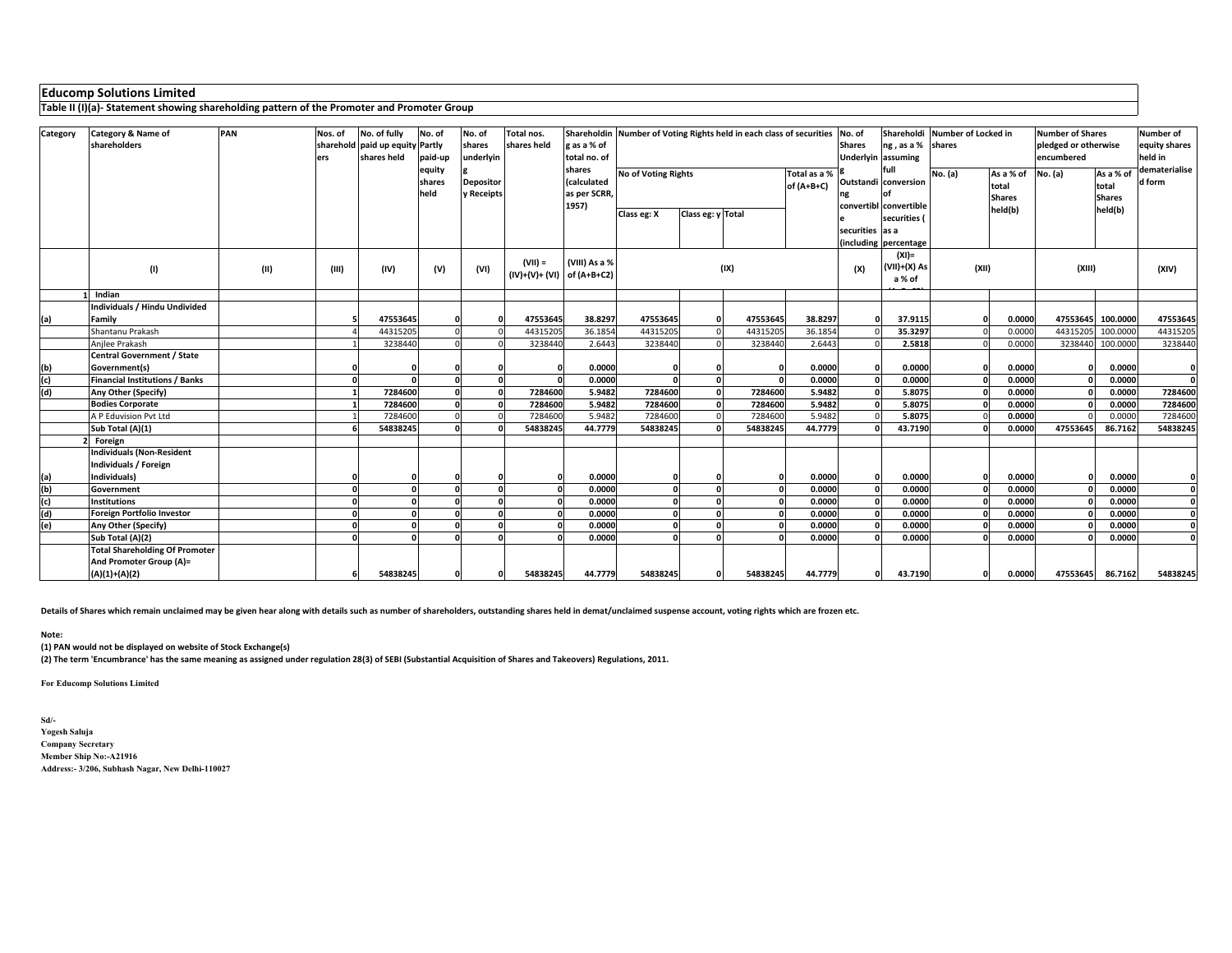**Table III - Statement showing shareholding pattern of the Public shareholder**

|          |                                       | PAN |      |                      |                                      |              |                         |                           |                        | Sharehold Number of Voting Rights held in each class of |                   |              |           |                 |                      |                                         |               |            | Number of                                       |                          |  |
|----------|---------------------------------------|-----|------|----------------------|--------------------------------------|--------------|-------------------------|---------------------------|------------------------|---------------------------------------------------------|-------------------|--------------|-----------|-----------------|----------------------|-----------------------------------------|---------------|------------|-------------------------------------------------|--------------------------|--|
| Category | Category & Name of                    |     |      | Nos. of<br>sharehold | No. of fully                         | No. of       | No. of                  | Total nos.<br>shares held |                        |                                                         |                   |              |           | No. of          |                      | Sharehold Number of Locked in<br>shares |               |            | <b>Number of Shares</b><br>pledged or otherwise |                          |  |
|          | shareholders                          |     |      |                      | paid up equity Partly<br>shares held |              | shares                  |                           | ing as a %<br>of total | securities                                              |                   |              |           | <b>Shares</b>   | ing, as a            |                                         |               |            |                                                 | equity shares<br>held in |  |
|          |                                       |     |      | ers                  |                                      | paid-up      | underlyin               |                           |                        |                                                         |                   |              |           | Underlyin       |                      |                                         |               | encumbered |                                                 |                          |  |
|          |                                       |     |      |                      |                                      | equity       |                         |                           | no. of                 | No of Voting Rights<br>Total as a                       |                   |              |           |                 | assuming             | No. (a)                                 | As a % of     | No. (a)    | As a % of                                       | dematerialise            |  |
|          |                                       |     |      |                      |                                      | shares       | <b>Depositor</b>        |                           | shares                 |                                                         |                   |              | % of      | Outstandi full  |                      |                                         | total         |            | total                                           | d form                   |  |
|          |                                       |     |      |                      |                                      | held         | <b>Receipts</b>         |                           | (calculate             |                                                         |                   |              | $(A+B+C)$ |                 | conversio            |                                         | <b>Shares</b> |            | <b>Shares</b>                                   |                          |  |
|          |                                       |     |      |                      |                                      |              |                         |                           | d as per               | Class eg: X                                             | Class eg: y Total |              |           | convertibl n of |                      |                                         | held(b)       |            | held(b)                                         |                          |  |
|          |                                       |     |      |                      |                                      |              |                         |                           | SCRR.                  |                                                         |                   |              |           |                 | convertibl           |                                         |               |            |                                                 |                          |  |
|          |                                       |     |      |                      |                                      |              |                         |                           | 1957)                  |                                                         |                   |              |           | securities      |                      |                                         |               |            |                                                 |                          |  |
|          |                                       |     |      |                      |                                      |              |                         |                           |                        |                                                         |                   |              |           |                 | including securities |                                         |               |            |                                                 |                          |  |
|          |                                       |     |      |                      |                                      |              |                         | $(VII) =$                 | (VIII) As a            |                                                         |                   |              |           |                 | $(XI) =$             |                                         |               |            |                                                 |                          |  |
|          | (1)                                   |     | (II) | (III)                | (IV)                                 | (V)          | (VI)                    | $(IV)+(V)+(VI)$           | % of                   |                                                         |                   | (IX)         |           | (X)             | $(VII)+(X)$          | (XII)                                   |               | (XIII)     |                                                 | (XIV)                    |  |
|          |                                       |     |      |                      |                                      |              |                         |                           | $(A+B+C2)$             |                                                         |                   |              |           |                 | As a % of            |                                         |               |            |                                                 |                          |  |
| 1        | Institutions                          |     |      |                      |                                      |              |                         |                           |                        |                                                         |                   |              |           |                 |                      |                                         |               |            |                                                 |                          |  |
| (a)      | <b>Mutual Fund</b>                    |     |      | 0                    | 0                                    | $\Omega$     | o                       |                           | 0.0000                 | $\mathbf{0}$                                            | o                 | $\mathbf 0$  | 0.0000    | $\Omega$        | 0.0000               | o                                       | 0.0000 NA     |            | <b>NA</b>                                       | o                        |  |
| (b)      | <b>Venture Capital Funds</b>          |     |      | $\mathbf{0}$         |                                      | $\mathbf{0}$ | $\overline{\mathbf{0}}$ |                           | 0.0000                 | o                                                       | $\mathbf{0}$      | $\mathbf 0$  | 0.0000    | $\mathbf 0$     | 0.0000               | $\mathbf{0}$                            | 0.0000 NA     |            | <b>NA</b>                                       | $\overline{\mathbf{0}}$  |  |
| (c)      | <b>Alternate Investment Funds</b>     |     |      | $\Omega$             |                                      | $\sqrt{2}$   | $\Omega$                |                           | 0.0000                 | $\mathbf{0}$                                            | $\Omega$          | $\mathbf 0$  | 0.0000    | $\mathbf 0$     | 0.0000               | $\Omega$                                | 0.0000 NA     |            | NA                                              | 0                        |  |
|          | <b>Foreign Venture Capital</b>        |     |      |                      |                                      |              |                         |                           |                        |                                                         |                   |              |           |                 |                      |                                         |               |            |                                                 |                          |  |
| (d)      | Investors                             |     |      |                      |                                      | $\Omega$     | O                       |                           | 0.0000                 |                                                         | o                 | $\Omega$     | 0.0000    | $\Omega$        | 0.0000               | $\Omega$                                | 0.0000 NA     |            | NA                                              | o                        |  |
| (e)      | <b>Foreign Portfolio Investor</b>     |     |      | $\overline{ }$       | 833816                               | $\Omega$     |                         | ol<br>833816              | 0.6808                 | 833816                                                  | o                 | 833816       | 0.6808    | $\mathbf{o}$    | 0.6647               | $\mathbf{0}$                            | 0.0000 NA     |            | <b>NA</b>                                       | 833816                   |  |
| (f)      | <b>Financial Institutions / Banks</b> |     |      | 9                    | 934375                               | $\mathbf{0}$ | $\mathbf 0$             | 934375                    | 0.7630                 | 934375                                                  | $\mathbf 0$       | 934375       | 0.7630    | $\mathbf{0}$    | 0.7449               | $\mathbf 0$                             | 0.0000 NA     |            | <b>NA</b>                                       | 934375                   |  |
| (g)      | <b>Insurance Companies</b>            |     |      | $\mathbf{0}$         | $\mathbf 0$                          | $\mathbf{0}$ |                         | ol                        | 0.0000                 | $\mathbf 0$                                             | o                 | $\Omega$     | 0.0000    | $\Omega$        | 0.0000               | $\Omega$                                | 0.0000 NA     |            | <b>NA</b>                                       | 0                        |  |
|          |                                       |     |      |                      |                                      |              |                         |                           |                        |                                                         |                   |              |           |                 |                      |                                         |               |            |                                                 |                          |  |
| (h)      | <b>Provident Funds/ Pension Funds</b> |     |      |                      |                                      | n            | n                       |                           | 0.0000                 | n                                                       | n                 |              | 0.0000    |                 | 0.0000               | $\Omega$                                | 0.0000 NA     |            | NA                                              | o                        |  |
| (i)      | Any Other (Specify)                   |     |      | o                    | o                                    | o            | ol                      |                           | 0.0000                 | $\mathbf{0}$                                            | o                 | $\Omega$     | 0.0000    | $\mathbf 0$     | 0.0000               | o                                       | 0.0000 NA     |            | <b>NA</b>                                       | $\mathbf{0}$             |  |
|          | Sub Total (B)(1)                      |     |      | 16                   | 1768191                              | $\Omega$     | $\mathbf{a}$            | 1768191                   | 1.4438                 | 1768191                                                 | $\Omega$          | 1768191      | 1.4438    | $\Omega$        | 1.4097               | $\mathbf{0}$                            | 0.0000 NA     |            | <b>NA</b>                                       | 1768191                  |  |
|          | <b>Central Government/ State</b>      |     |      |                      |                                      |              |                         |                           |                        |                                                         |                   |              |           |                 |                      |                                         |               |            |                                                 |                          |  |
|          | Government(s)/ President of           |     |      |                      |                                      |              |                         |                           |                        |                                                         |                   |              |           |                 |                      |                                         |               |            |                                                 |                          |  |
|          | 2 India                               |     |      |                      |                                      |              |                         |                           |                        |                                                         |                   |              |           |                 |                      |                                         |               |            |                                                 |                          |  |
|          | Central Government / State            |     |      |                      |                                      |              |                         |                           |                        |                                                         |                   |              |           |                 |                      |                                         |               |            |                                                 |                          |  |
|          | Government(s)                         |     |      |                      | 10168                                |              |                         | 10168                     | 0.0083                 | 10168                                                   |                   | 10168        | 0.0083    | $\Omega$        | 0.0081               |                                         | 0.0000 NA     |            | <b>NA</b>                                       | 10168                    |  |
|          | Sub Total (B)(2)                      |     |      | $\mathbf{1}$         | 10168                                | o            | $\mathbf{0}$            | 10168                     | 0.0083                 | 10168                                                   | $\Omega$          | 10168        | 0.0083    | $\mathbf{o}$    | 0.0081               | o                                       | 0.0000 NA     |            | <b>NA</b>                                       | 10168                    |  |
|          |                                       |     |      |                      |                                      |              |                         |                           |                        |                                                         |                   |              |           |                 |                      |                                         |               |            |                                                 |                          |  |
|          | 3 Non-Institutions                    |     |      |                      |                                      | $\Omega$     |                         |                           |                        |                                                         |                   |              |           |                 | 0.0000               |                                         |               |            |                                                 |                          |  |
| (a)      | Individuals                           |     |      | 133834               | 51505411                             |              |                         | o<br>51505411             | 42.0565                | 51505411                                                | o                 | 51505411     | 42.0565   | $\mathbf{0}$    | 41.0620              | $\mathbf 0$                             | 0.0000 NA     |            | <b>NA</b>                                       | 51499191                 |  |
|          | . Individual shareholders             |     |      |                      |                                      |              |                         |                           |                        |                                                         |                   |              |           |                 |                      |                                         |               |            |                                                 |                          |  |
|          | holding nominal share capital up      |     |      |                      |                                      |              |                         |                           |                        |                                                         |                   |              |           |                 |                      |                                         |               |            |                                                 |                          |  |
|          | to Rs. 2 lakhs.                       |     |      | 133824               | 49179367                             | o            | O                       | 49179367                  | 40.1572                | 49179367                                                | O                 | 49179367     | 40.1572   | $\Omega$        | 39.2076              | $\Omega$                                | 0.0000 NA     |            | NA                                              | 49173147                 |  |
|          | ii. Individual shareholders           |     |      |                      |                                      |              |                         |                           |                        |                                                         |                   |              |           |                 |                      |                                         |               |            |                                                 |                          |  |
|          | holding nominal share capital in      |     |      |                      |                                      |              |                         |                           |                        |                                                         |                   |              |           |                 |                      |                                         |               |            |                                                 |                          |  |
|          | excess of Rs. 2 lakhs.                |     |      | 10                   | 2326044                              | $\Omega$     | O                       | 2326044                   | 1.8993                 | 2326044                                                 | o                 | 2326044      | 1.8993    | $\mathbf{0}$    | 1.8544               | n                                       | 0.0000 NA     |            | NA                                              | 2326044                  |  |
| (b)      | <b>NBFCs registered with RBI</b>      |     |      | $\mathbf{0}$         | $\mathbf{0}$                         | $\mathbf{0}$ | o                       |                           | 0.0000                 | $\mathbf{0}$                                            | o                 | $\mathbf{0}$ | 0.0000    | $\mathbf 0$     | 0.0000               | $\mathbf 0$                             | 0.0000 NA     |            | <b>NA</b>                                       | $\mathbf 0$              |  |
| (c)      | <b>Employee Trusts</b>                |     |      | o                    | $\mathbf{a}$                         | o            |                         | 0                         | 0.0000                 | $\mathbf{0}$                                            | $\mathbf{a}$      | $\Omega$     | 0.0000    | $\Omega$        | 0.0000               | $\mathbf{a}$                            | 0.0000 NA     |            | <b>NA</b>                                       | $\mathbf{0}$             |  |
|          |                                       |     |      |                      |                                      |              |                         |                           |                        |                                                         |                   |              |           |                 |                      |                                         |               |            |                                                 |                          |  |
|          | <b>Overseas Depositories(holding</b>  |     |      |                      |                                      |              |                         |                           |                        |                                                         |                   |              |           |                 |                      |                                         |               |            |                                                 |                          |  |
| (d)      | DRs) (balancing figure)               |     |      |                      |                                      | $\Omega$     |                         |                           | 0.0000                 |                                                         | $\sqrt{2}$        | $\Omega$     | 0.0000    | $\mathbf 0$     | 0.0000               | $\Omega$                                | 0.0000 NA     |            | <b>NA</b>                                       |                          |  |
| (e)      | Any Other (Specify)                   |     |      | 4293                 | 14345153                             | $\mathbf{0}$ | o                       | 14345153                  | 11.7135                | 14345153                                                | οl                | 14345153     | 11.7135   | 2966175         | 13,8012              | $\mathbf{0}$                            | 0.0000 NA     |            | <b>NA</b>                                       | 14345153                 |  |
|          | <b>Trusts</b>                         |     |      |                      | 1350                                 | $\mathbf{0}$ | $\mathbf{0}$            | 1350                      | 0.0011                 | 1350                                                    | $\Omega$          | 1350         | 0.0011    |                 | 0.0011               | o                                       | 0.0000 NA     |            | <b>NA</b>                                       | 1350                     |  |
|          | <b>Hindu Undivided Family</b>         |     |      | 2085                 | 1662676                              | $\mathbf{0}$ |                         | ol<br>1662676             | 1.3577                 | 1662676                                                 | o                 | 1662676      | 1.3577    | $\Omega$        | 1.3255               | $\Omega$                                | 0.0000 NA     |            | <b>NA</b>                                       | 1662676                  |  |
|          | <b>Foreign Corporate Bodies</b>       |     |      |                      | 1823545                              | $\Omega$     |                         | 0l<br>1823545             | 1.4890                 | 1823545                                                 | $\Omega$          | 1823545      | 1.4890    | 2966175         | 3.8185               | $\mathbf{0}$                            | 0.0000 NA     |            | <b>NA</b>                                       | 1823545                  |  |
|          |                                       |     |      |                      |                                      |              |                         |                           |                        |                                                         |                   |              |           |                 |                      |                                         |               |            |                                                 |                          |  |
|          | Societe De Promotion Et De            |     |      |                      |                                      |              |                         |                           |                        |                                                         |                   |              |           |                 |                      |                                         |               |            |                                                 |                          |  |
|          | Participation Pour La Cooperation     |     |      |                      |                                      |              |                         |                           |                        |                                                         |                   |              |           |                 |                      |                                         |               |            |                                                 |                          |  |
|          | Economique Sa (Proparco)              |     |      | $\mathbf{1}$         | 1823545                              | $\Omega$     | $\Omega$                | 1823545                   | 1.4890                 | 1823545                                                 | $\mathbf{0}$      | 1823545      | 1.4890    | $\Omega$        | 1.4538               | $\Omega$                                | 0.0000 NA     |            | NΑ                                              | 1823545                  |  |
|          | INTERNATIONAL FINANCE                 |     |      |                      |                                      |              |                         |                           |                        |                                                         |                   |              |           |                 |                      |                                         |               |            |                                                 |                          |  |
|          | CORPORATION*                          |     |      | $\Omega$             |                                      | $\Omega$     |                         |                           | 0.0000                 | $\Omega$                                                | $\mathbf{0}$      | $\Omega$     | 0.0000    | 2966175         | 2.3647               | $\Omega$                                | $0.0000$ NA   |            | NA                                              | $\Omega$                 |  |
|          |                                       |     |      |                      |                                      |              |                         |                           |                        | $\mathbf{0}$                                            |                   |              |           |                 |                      |                                         |               |            |                                                 |                          |  |
|          | Non Resident Indians (Non             |     |      |                      |                                      |              |                         |                           |                        |                                                         |                   |              |           |                 |                      |                                         |               |            |                                                 |                          |  |
|          | Repat)                                |     |      | 237                  | 335937                               | $\Omega$     | $\Omega$                | 335937                    | 0.2743                 | 335937                                                  | $\Omega$          | 335937       | 0.2743    | $\mathbf 0$     | 0.2678               | $\Omega$                                | 0.0000 NA     |            | NA                                              | 335937                   |  |
|          | Non Resident Indians (Repat)          |     |      | 832                  | 1517796                              | $\mathbf 0$  | ol                      | 1517796                   | 1.2393                 | 1517796                                                 | o                 | 1517796      | 1.2393    | $\mathbf 0$     | 1.2100               | $\mathbf 0$                             | 0.0000 NA     |            | <b>NA</b>                                       | 1517796                  |  |
|          | <b>Clearing Member</b>                |     |      | 269                  | 1402661                              | $\Omega$     | o                       | 1402661                   | 1.1453                 | 1402661                                                 | $\Omega$          | 1402661      | 1.1453    | $\mathbf 0$     | 1.1183               | $\mathbf{0}$                            | 0.0000 NA     |            | <b>NA</b>                                       | 1402661                  |  |
|          | <b>Bodies Corporate</b>               |     |      | 865                  | 7601188                              | o            |                         | ol<br>7601188             | 6.2067                 | 7601188                                                 | o                 | 7601188      | 6.2067    | $\Omega$        | 6.0599               | $\Omega$                                | 0.0000 NA     |            | <b>NA</b>                                       | 7601188                  |  |
|          | Sub Total (B)(3)                      |     |      | 138127               | 65850564                             | $\mathbf{o}$ |                         | ol<br>65850564            | 53.7700                | 65850564                                                | $\Omega$          | 65850564     | 53.7700   | 2966175         | 54.8632              | $\Omega$                                | 0.0000 NA     |            | <b>NA</b>                                       | 65844344                 |  |
|          | Total Public Shareholding (B)=        |     |      |                      |                                      |              |                         |                           |                        |                                                         |                   |              |           |                 |                      |                                         |               |            |                                                 |                          |  |
|          | $(B)(1)+(B)(2)+(B)(3)$                |     |      | 138144               | 67628923                             | $\Omega$     | $\Omega$                | 67628923                  | 55.2221                | 67628923                                                | $\Omega$          | 67628923     | 55.2221   | 2966175         | 56,2810              | $\Omega$                                | 0.0000 NA     |            | <b>NA</b>                                       | 67622703                 |  |

Detalis of the shareholders acting as persons in Concert including their Shareholding (No. and %):<br>Details of Shares which remain undaimed may be given hear along with details such as number of shareholders, outstanding sh

No. of shareholder**No. of Shares** 

<sup>3</sup> <sup>750</sup> \* PAN of the same is not available as the same is exempted from holding PAN

**Note:** 

**(1) PAN would not be displayed on website of Stock Exchange(s).** 

**(2) The above format needs to be disclosed along with the name of following persons:Institutions/Non Institutions holding more than 1% of total number of shares**

**(3) W.r.t. the information pertaining to Depository Receipts, the same may be disclosed in the respective columns to the extent information available and the balance to be disclosed as held by custodian.**

**For Educomp Solutions Limited**

**Sd/- Yogesh Saluja Company Secretary Member Ship No:-A21916Address:- 3/206, Subhash Nagar, New Delhi-110027**